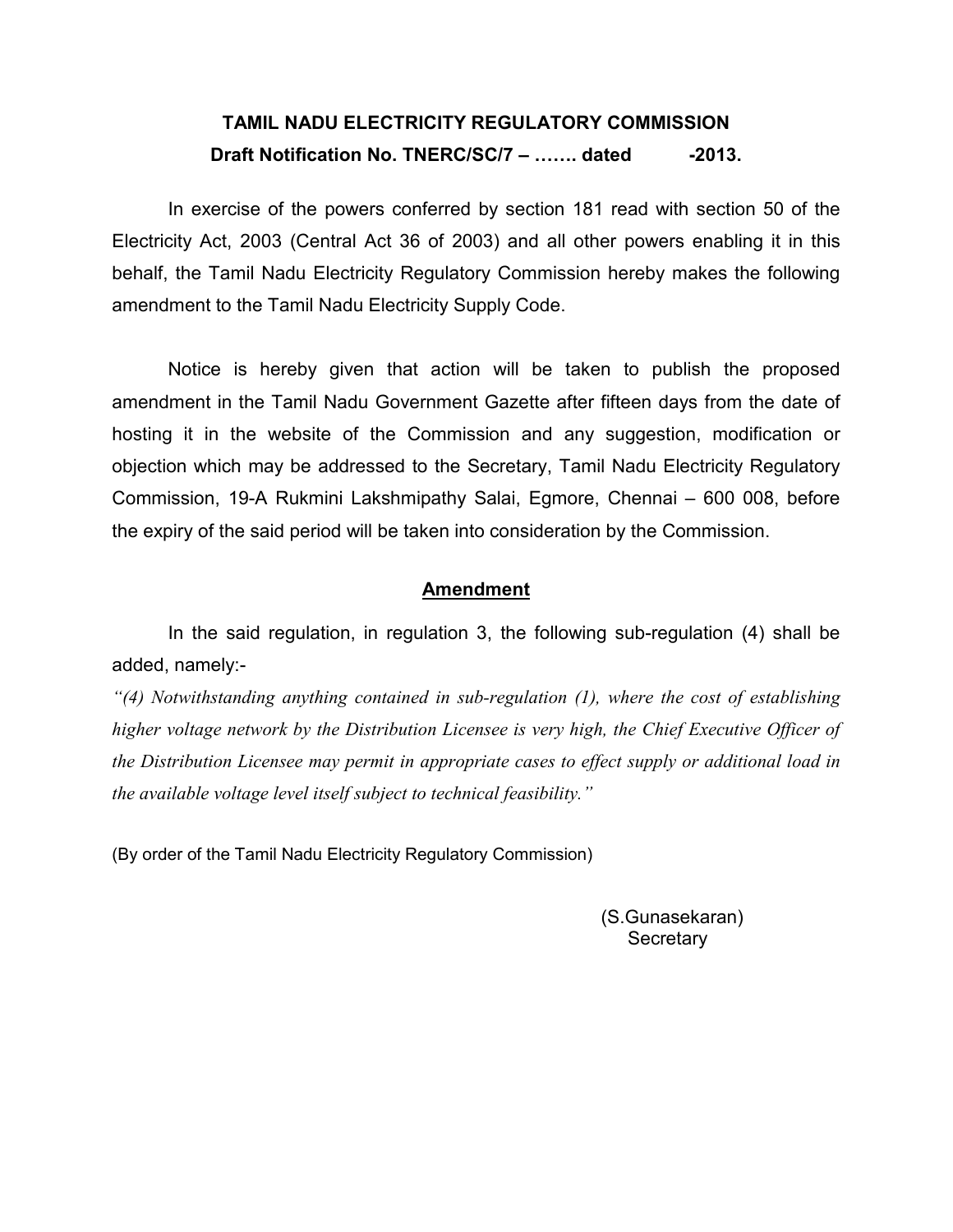## EXPLANATORY STATEMENT

 When a consumer applies for supply or additional demand and eligible voltage level of availing supply does not exist in the area, TANGEDCO has to incur huge expenditure to develop the infrastructure. If the supply or additional demand is extended in the existing voltage level itself subject to the technical feasibility, expenditure on infrastructure development can be reduced. Therefore, it is proposed to amend regulation 3 of the Tamil Nadu Electricity Supply Code.

(By order of the Tamil Nadu Electricity Regulatory Commission)

(S.Gunasekaran) **Secretary**